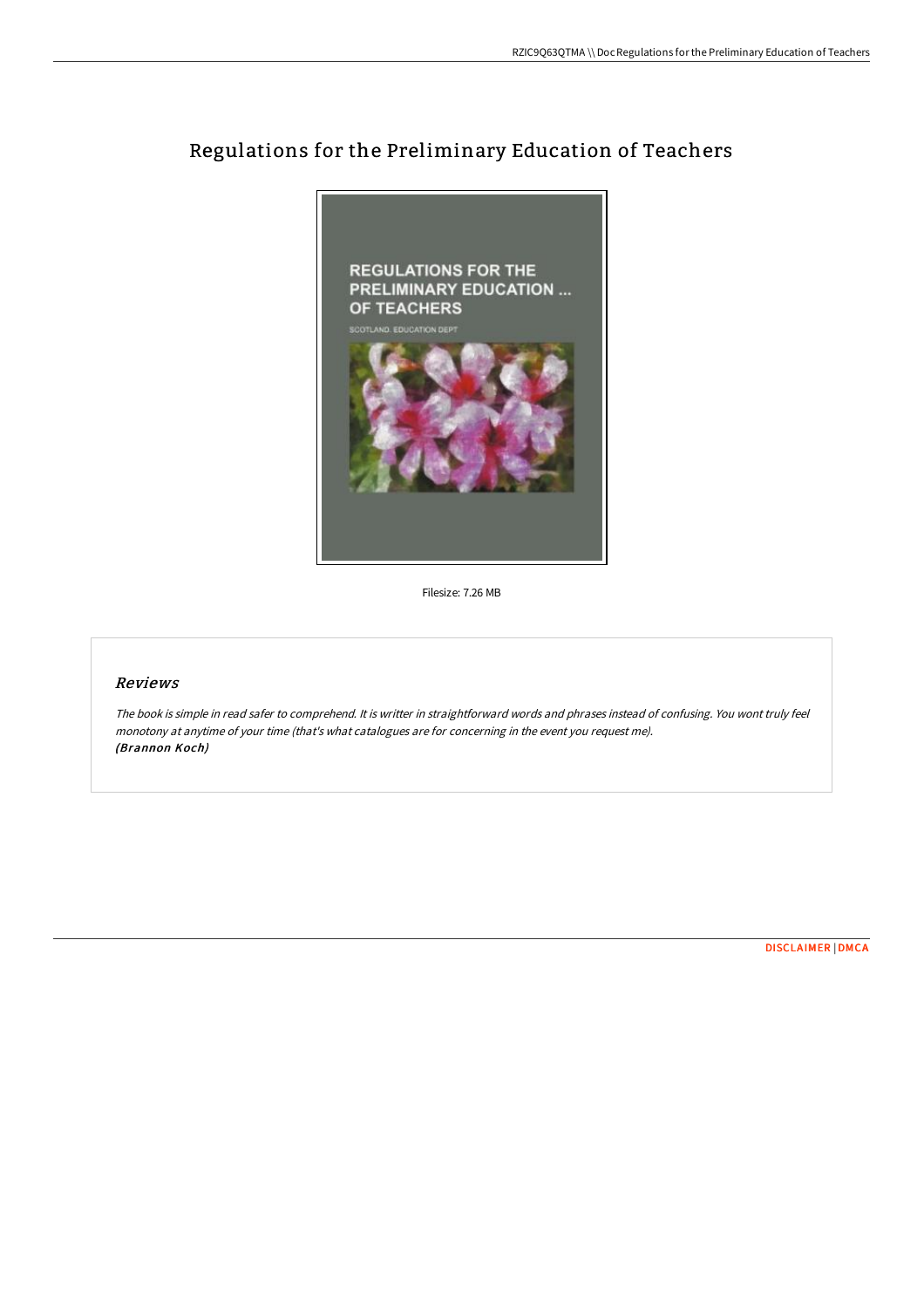## REGULATIONS FOR THE PRELIMINARY EDUCATION OF TEACHERS



To get Regulations for the Preliminary Education of Teachers eBook, make sure you click the link listed below and save the ebook or have accessibility to other information which are highly relevant to REGULATIONS FOR THE PRELIMINARY EDUCATION OF TEACHERS book.

Rarebooksclub.com, United States, 2012. Paperback. Book Condition: New. 246 x 189 mm. Language: English . Brand New Book \*\*\*\*\* Print on Demand \*\*\*\*\*.This historic book may have numerous typos and missing text. Purchasers can download a free scanned copy of the original book (without typos) from the publisher. Not indexed. Not illustrated. 1907 Excerpt: .Mathematics; or (e) 7 periods for Needlework and the Domestic Arts generally; or (J) 7 periods for Practical Botany with Plant Physiology and Chemistry; or (j) 7 periods for any other form of specialisation that might be deemed desirable. 3. The extent to which it will be possible to offer a choice of curricula must, of course, depend on the number of Students in attendance at the Centre and on the strength and qualifications of the staff. It is probably only in the larger Centres where there are, say, 30 students (3 classes of 10) that any attempt at genuine specialisation will be found to be practicable. In the smaller Centres where a double time-table is out of the question, it is suggested that the work should be so arranged that the necessary minimum of work in the compulsory subjects can be overtaken in the earlier part of the day, leaving the afternoon, or part of it, free for special study in any subject, or group of subjects, that may be thought desirable. For example: --N.B.--No importance attaches to the particular consecution of subjects given in this table, which is cited for illustrative purposes only. Periods for special study. t This and one additional period for Physical Exercises to be given as a half period on each of four days between, say, the 4th and 5th or the 6th and 7th periods, or as one whole period on each of two days, given partly in the...

B Read [Regulations](http://albedo.media/regulations-for-the-preliminary-education-of-tea.html) for the Preliminary Education of Teachers Online B Download PDF [Regulations](http://albedo.media/regulations-for-the-preliminary-education-of-tea.html) for the Preliminary Education of Teachers